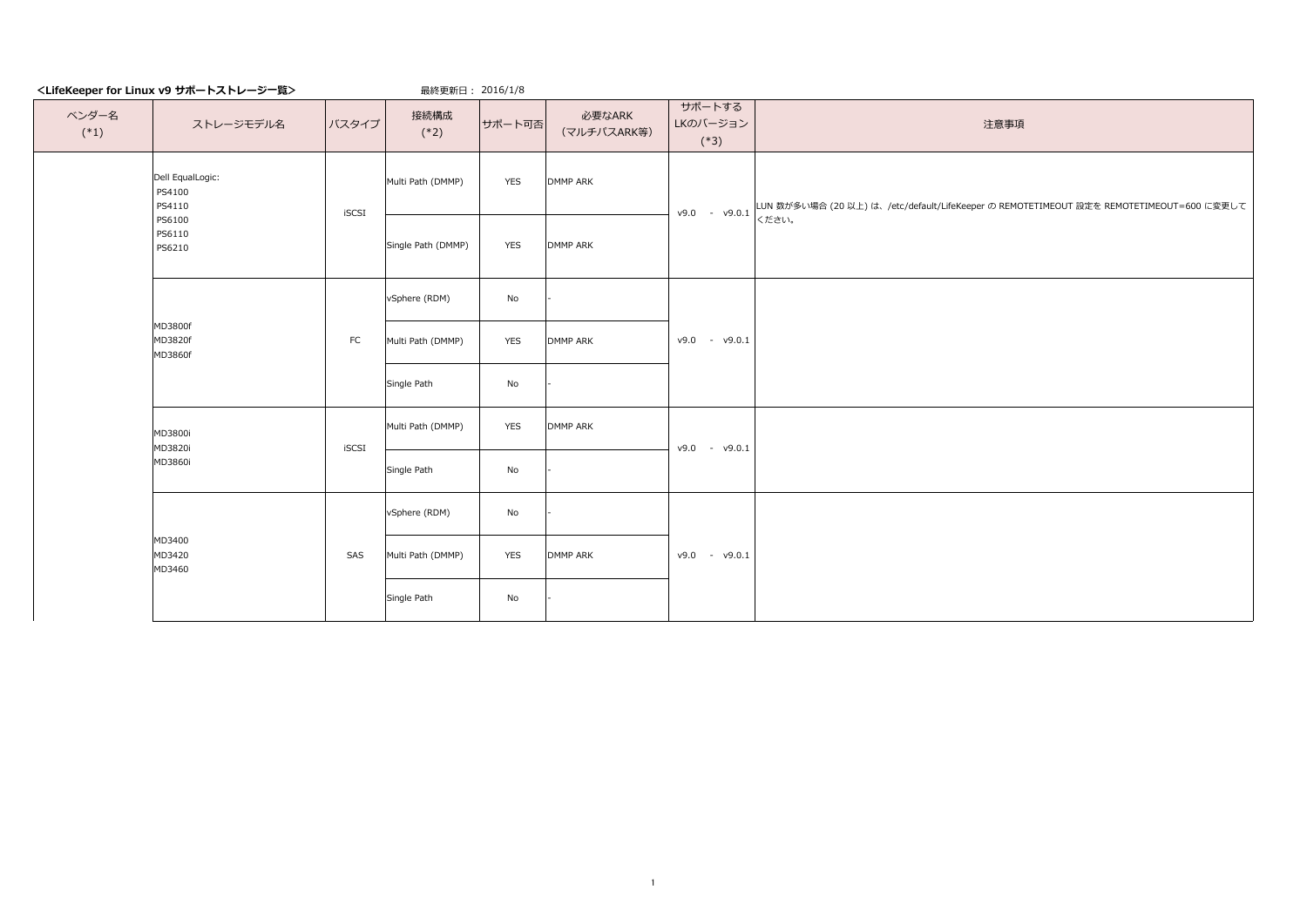最終更新日: 2016/1/8

注意事項

| ベンダー名<br>$(*1)$        | ストレージモデル名                  | バスタイプ       | 接続構成<br>$(*2)$               | サポート可否                       | 必要なARK<br>(マルチパスARK等) | サポートする<br>LKのバージョン<br>$(*3)$ |
|------------------------|----------------------------|-------------|------------------------------|------------------------------|-----------------------|------------------------------|
|                        |                            |             | vSphere (RDM)                | $\operatorname{\mathsf{No}}$ |                       |                              |
|                        |                            | ${\sf FC}$  | Multi Path (DMMP)            | $\mathsf{No}$                |                       |                              |
| <b>DELL</b>            |                            |             | Single Path                  | $\mathsf{No}$                |                       |                              |
|                        | SCv2000 Series:<br>SCv2000 | iSCSI       | Multi Path (DMMP)            | <b>YES</b>                   | <b>DMMP ARK</b>       | v9.0<br>v9.0.1<br>$\sim$     |
|                        | SCv2020<br>SCv2080         |             | Single Path                  | $\mathsf{No}$                |                       |                              |
|                        |                            |             | vSphere                      | $\operatorname{\mathsf{No}}$ |                       |                              |
|                        |                            | SAS         | Multi Path (DMMP)            | <b>YES</b>                   | <b>DMMP ARK</b>       | v9.0<br>$- v9.0.1$           |
|                        |                            |             | Single Path                  | $\mathsf{No}$                |                       |                              |
|                        |                            | ${\sf FC}$  | vSphere (RDM)                | $\operatorname{\mathsf{No}}$ |                       |                              |
|                        |                            |             | Multi Path (DMMP)            | $\mathsf{No}$                |                       |                              |
|                        | Dell Storage SC4020        |             | Single Path                  | $\mathsf{No}$                |                       |                              |
|                        |                            | iSCSI       | Multi Path (DMMP)            | <b>YES</b>                   | <b>DMMP ARK</b>       | v9.0<br>v9.0.1<br>$\sim$     |
|                        |                            |             | Single Path (DMMP)           | No                           |                       |                              |
|                        |                            |             | vSphere (RDM)                | $\operatorname{\mathsf{No}}$ |                       |                              |
|                        |                            | ${\sf FC}$  | Multi Path (DMMP)            | $\operatorname{\mathsf{No}}$ |                       |                              |
| Dell Compellent SC8000 |                            | Single Path | $\operatorname{\mathsf{No}}$ |                              |                       |                              |
|                        |                            |             | Multi Path (DMMP)            | <b>YES</b>                   | <b>DMMP ARK</b>       |                              |
|                        |                            | iSCSI       | Single Path (DMMP)           | $\operatorname{\mathsf{No}}$ |                       | v9.0<br>v9.0.1<br>$\sim$     |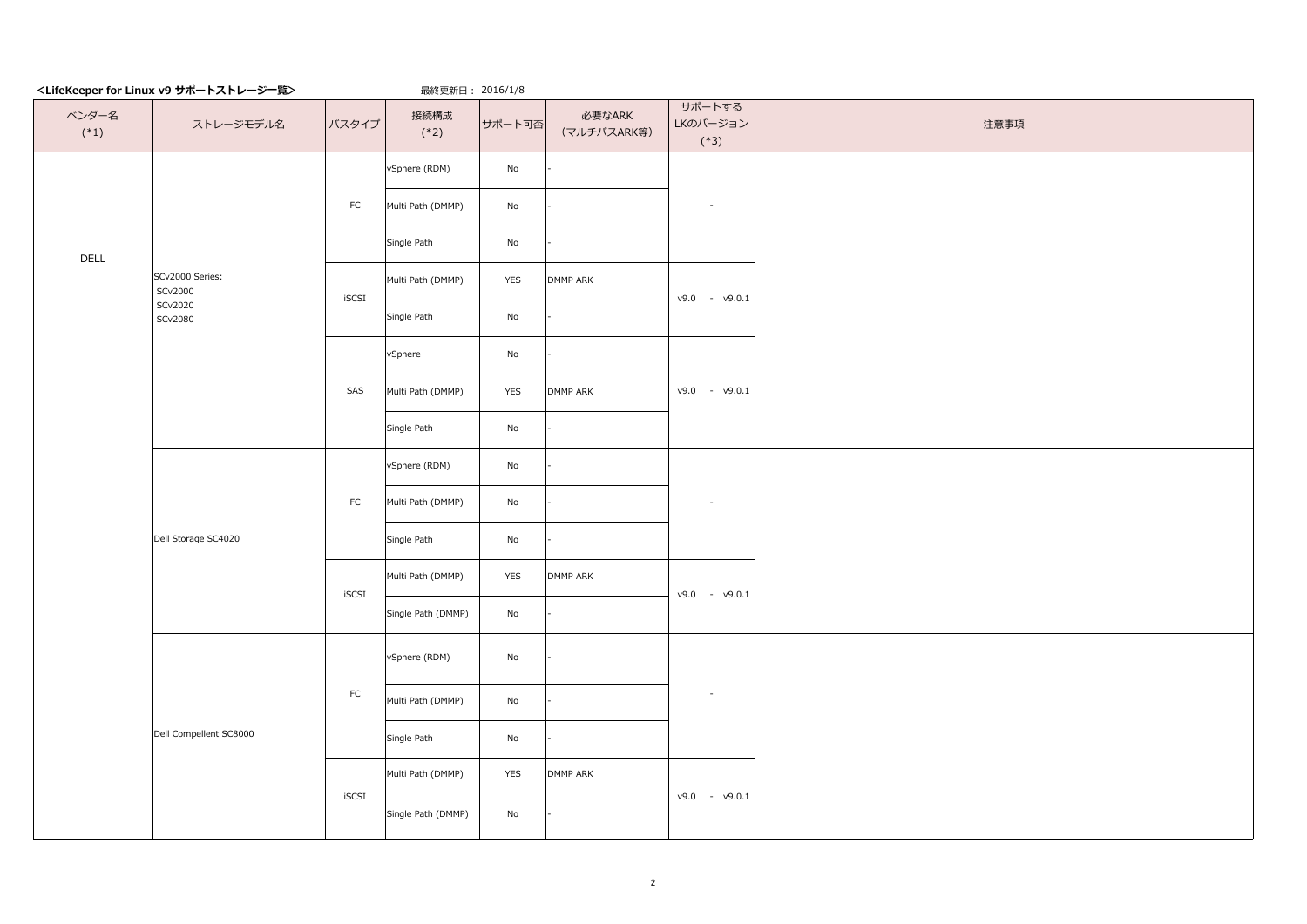最終更新日 : 2016/1/8

#### 注意事項

--------------------------- io alua

ath\_grouping\_policy group\_by\_prio ilback immediate

path\_retry 10

ath\_checker tur

--------------------------- io alua ath\_grouping\_policy group\_by\_prio ilback immediate path\_retry 10 ath\_checker tur

DMMPによるMultiPathを構成する場合ば、 /etc/multipath.conf に下記の設定が必要です。

| $\frac{1}{2}$ is the contract $\frac{1}{2}$ in $\frac{1}{2}$ |                                                                                                                                                                                                                                                                                                          |                   | $4x + 2x + 7 = 1$ |                  |                       |                              |                                                 |
|--------------------------------------------------------------|----------------------------------------------------------------------------------------------------------------------------------------------------------------------------------------------------------------------------------------------------------------------------------------------------------|-------------------|-------------------|------------------|-----------------------|------------------------------|-------------------------------------------------|
| ベンダー名<br>$(*1)$                                              | ストレージモデル名                                                                                                                                                                                                                                                                                                | バスタイプ             | 接続構成<br>$(*2)$    | サポート可否           | 必要なARK<br>(マルチパスARK等) | サポートする<br>LKのバージョン<br>$(*3)$ |                                                 |
|                                                              |                                                                                                                                                                                                                                                                                                          |                   | vSphere (RDM)     | <b>YES</b>       | No Multipath ARK      |                              | DM<br>prio                                      |
|                                                              | <b>ETERNUS DX90</b>                                                                                                                                                                                                                                                                                      | ${\sf FC}$        | Multi Path (DMMP) | <b>YES</b>       | <b>DMMP ARK</b>       | v9.0<br>V9.0.1<br>$\sim$     | pat<br>faill                                    |
|                                                              |                                                                                                                                                                                                                                                                                                          | Multi Path (EMPD) | <b>YES</b>        | No Multipath ARK |                       | no<br>pat                    |                                                 |
|                                                              |                                                                                                                                                                                                                                                                                                          | Single Path       | <b>YES</b>        | No Multipath ARK |                       | $* E$                        |                                                 |
|                                                              | ETERNUS:<br><b>DX60</b><br><b>DX80</b><br>DX410<br>DX440<br>DX8100<br>Fujitsu<br>DX8400<br>DX8700<br><b>DX60 S2</b><br><b>DX80 S2</b><br>DX90 S2<br>DX410 S2<br>DX440 S2<br>DX8100 S2<br>DX8700 S2<br><b>DX60 S3</b><br>DX100 S3<br>DX200 S3<br>DX500 S3<br>DX600 S3<br>DX8700 S3<br>DX8900 S3<br>DX200F | ${\sf FC}$        | vSphere (RDM)     | <b>YES</b>       | No Multipath ARK      |                              |                                                 |
|                                                              |                                                                                                                                                                                                                                                                                                          |                   | Multi Path (DMMP) | <b>YES</b>       | <b>DMMP ARK</b>       | v9.0<br>$- v9.0.1$           |                                                 |
|                                                              |                                                                                                                                                                                                                                                                                                          |                   | Multi Path (EMPD) | <b>YES</b>       | No Multipath ARK      |                              | <b>DM</b><br>----<br>prio<br>pat<br>faill<br>no |
|                                                              |                                                                                                                                                                                                                                                                                                          |                   | Single Path       | <b>YES</b>       | No Multipath ARK      |                              |                                                 |
|                                                              |                                                                                                                                                                                                                                                                                                          |                   | Multi Path (DMMP) | <b>YES</b>       | <b>DMMP ARK</b>       |                              | pat<br>----<br>$* E$                            |
|                                                              |                                                                                                                                                                                                                                                                                                          | <b>iSCSI</b>      | Multi Path (EMPD) | <b>YES</b>       | No Multipath ARK      | v9.0<br>v9.0.1<br>$\sim$     |                                                 |
|                                                              |                                                                                                                                                                                                                                                                                                          |                   | Single Path       | <b>YES</b>       | No Multipath ARK      |                              |                                                 |

----------------------------

ETERNUS Multipath Driverを使用する場合、vSphere(RDM)で使用する場合は、上記の設定は必要ありません。

DMMPによるMultiPathを構成する場合ば、 /etc/multipath.conf に下記の設定が必要です。

----------------------------

ETERNUS Multipath Driverを使用する場合、vSphere(RDM)で使用する場合は、上記の設定は必要ありません。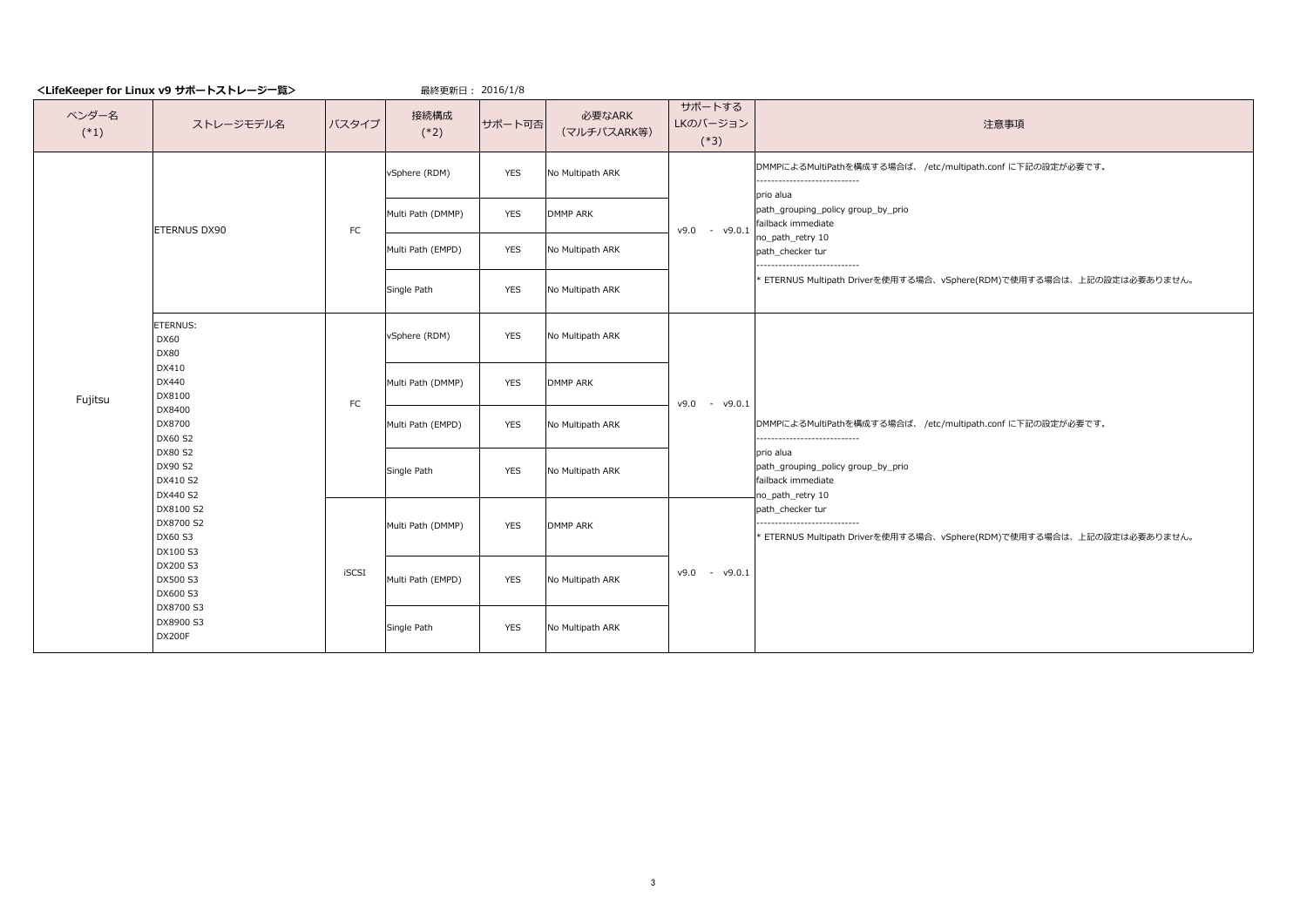最終更新日: 2016/1/8

## 注意事項

| ベンダー名<br>$(*1)$      | ストレージモデル名      | バスタイプ      | 接続構成<br>$(*2)$       | サポート可否                       | 必要なARK<br>(マルチパスARK等) | サポートする<br>LKのバージョン<br>$(*3)$ |                        |
|----------------------|----------------|------------|----------------------|------------------------------|-----------------------|------------------------------|------------------------|
|                      |                |            | vSphere (RDM)        | <b>YES</b>                   | No Multipath ARK      |                              |                        |
|                      | <b>BR1200</b>  | SAS        | Multi Path (RDAC)    | <b>YES</b>                   | No Multipath ARK      | $- v9.0.1$<br>v9.0           | $\geq$<br>は            |
|                      |                |            | Single Path (RDAC)   | <b>YES</b>                   | No Multipath ARK      |                              |                        |
|                      |                |            | vSphere (RDM)        | No                           |                       |                              |                        |
|                      | <b>BR1250</b>  | SAS        | Multi Path (NECSPS)  | <b>YES</b>                   | NEC SPS ARK           | - v9.0.1 成(<br>v9.0          | $\cdot$ :<br>$\cdot$ 5 |
|                      |                |            | Single Path (NECSPS) | <b>YES</b>                   | NEC SPS ARK           |                              |                        |
|                      |                |            | vSphere (RDM)        | No                           |                       |                              |                        |
|                      |                | FC         | Multi Path (HDLM)    | <b>YES</b>                   | HDLM ARK              | $v9.0 - v9.0.1$              |                        |
|                      | <b>BR1650E</b> |            | Single Path          | $\operatorname{\mathsf{No}}$ |                       |                              |                        |
|                      |                | iSCSI      | Multi Path (HDLM)    | No                           |                       |                              |                        |
|                      |                |            | Single Path          | No                           |                       |                              |                        |
|                      |                |            | vSphere (RDM)        | No                           |                       |                              |                        |
|                      |                | ${\sf FC}$ | Multi Path (HDLM)    | <b>YES</b>                   | <b>HDLM ARK</b>       | v9.0<br>v9.0.1<br>$\sim$ .   |                        |
|                      | <b>BR1650S</b> |            | Single Path          | $\operatorname{\mathsf{No}}$ |                       |                              |                        |
| Hitachi Data Systems |                | iSCSI      | Multi Path (HDLM)    | No                           |                       |                              |                        |
|                      |                |            | Single Path          | $\operatorname{\mathsf{No}}$ |                       |                              |                        |

シングルパスとマルチパスのいずれの場合もRDACドライバを使用する必要があります。HDLMおよびHDLM ARKを使用する構成 はサポートされません。

・シングルパスとマルチパスのいずれの場合もNEC SPS ARKを使用する必要があります。HDLMおよびHDLM ARKを使用する構 成はサポートされません。

・SPS NEC iStorage StoragePathSavior (NECSPS) Recovery Kit は,RHEL7未対応ARKです。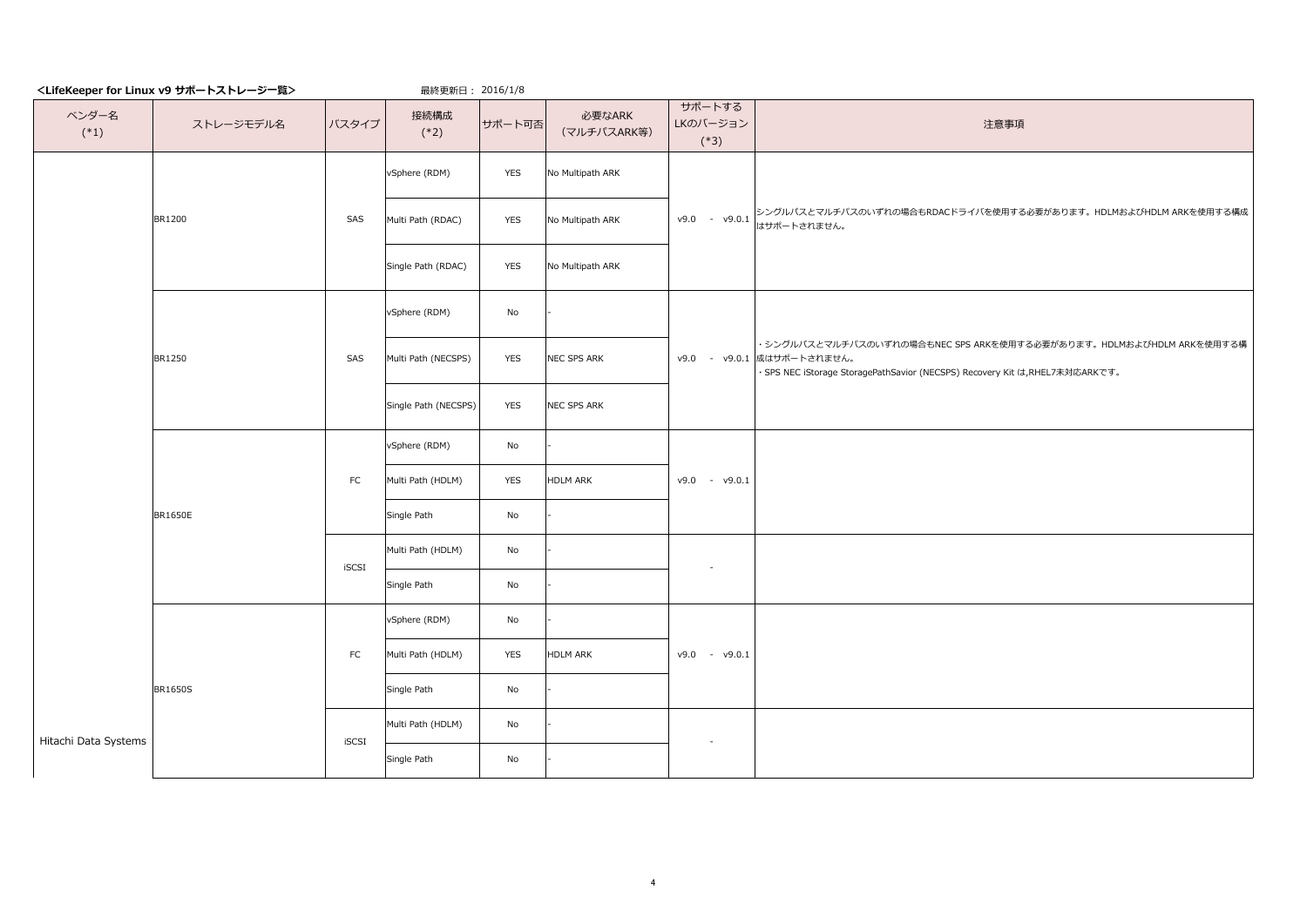最終更新日: 2016/1/8

| ベンダー名<br>$(*1)$ | ストレージモデル名                                                                                                                                                   | バスタイプ     | 接続構成<br>$(*2)$    | サポート可否     | 必要なARK<br>(マルチパスARK等) | サポートする<br>LKのバージョン<br>$(*3)$ | 注意事項 |
|-----------------|-------------------------------------------------------------------------------------------------------------------------------------------------------------|-----------|-------------------|------------|-----------------------|------------------------------|------|
|                 |                                                                                                                                                             |           | vSphere (RDM)     | <b>YES</b> | No Multipath ARK      |                              |      |
|                 |                                                                                                                                                             | <b>FC</b> | Multi Path (HDLM) | <b>YES</b> | HDLM ARK              | $v9.0 - v9.0.1$              |      |
|                 | Hitachi Unified Storage:<br>Hitachi Unified Storage 110 (HUS 110) $\vert$<br>Hitachi Unified Storage 130 (HUS 130)<br>Hitachi Unified Storage 150 (HUS 150) |           | Single Path       | No         |                       |                              |      |
|                 |                                                                                                                                                             | iSCSI     | Multi Path (HDLM) | No         |                       |                              |      |
|                 |                                                                                                                                                             |           | Single Path       | No         |                       |                              |      |
|                 |                                                                                                                                                             |           | vSphere (RDM)     | <b>YES</b> | No Multipath ARK      |                              |      |
|                 | Hitachi Unified Storage VM (HUS VM)                                                                                                                         | <b>FC</b> | Multi Path (HDLM) | <b>YES</b> | HDLM ARK              | $v9.0 - v9.0.1$              |      |
|                 |                                                                                                                                                             |           | Single Path       | No         |                       |                              |      |
|                 |                                                                                                                                                             |           | vSphere (RDM)     | <b>YES</b> | No Multipath ARK      |                              |      |
|                 | VSP:<br>VSP G100<br><b>VSP G200</b><br><b>VSP G400</b>                                                                                                      | FC        | Multi Path (HDLM) | <b>YES</b> | HDLM ARK              | $v9.0 - v9.0.1$              |      |
|                 | <b>VSP G600</b><br><b>VSP G800</b><br><b>VSP G1000</b>                                                                                                      |           | Multi Path (DMMP) | <b>YES</b> | DMMP ARK              |                              |      |
|                 |                                                                                                                                                             |           | Single Path       | <b>YES</b> | No Multipath ARK      |                              |      |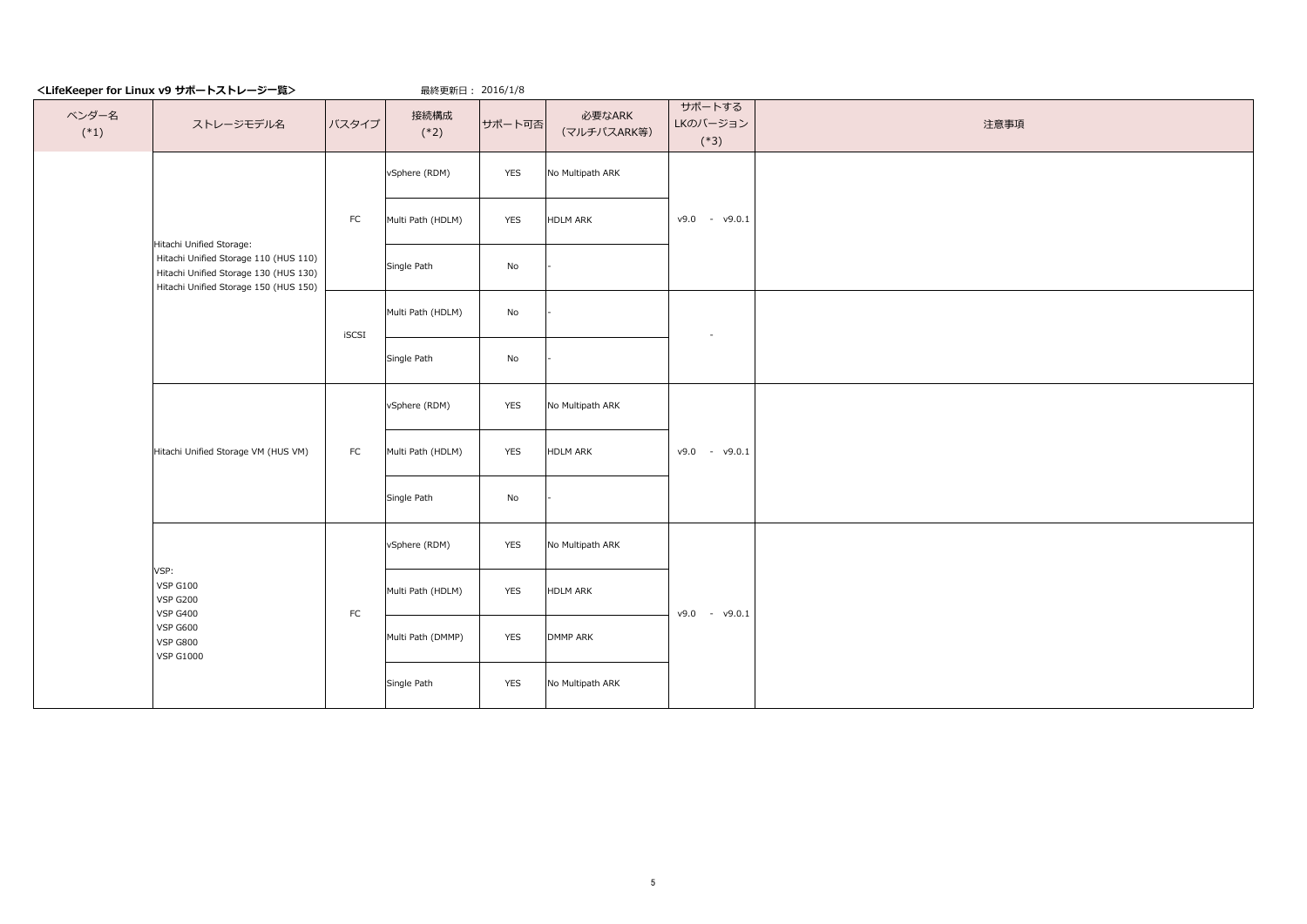最終更新日: 2016/1/8

#### 注意事項

注記: デフォルトのパスチェッカとのリザベーション競合を返します。この競合を回避するには、/etc/default/LifeKeeper 内に 次のパラメータを設定 (追加) してください。

DMMP\_REGISTRATION\_TYPE=hba

| ベンダー名<br>$(*1)$ | ストレージモデル名                                                                                  | バスタイプ      | 接続構成<br>$(*2)$     | サポート可否     | 必要なARK<br>(マルチパスARK等) | サポートする<br>LKのバージョン<br>$(*3)$ |                    |
|-----------------|--------------------------------------------------------------------------------------------|------------|--------------------|------------|-----------------------|------------------------------|--------------------|
|                 |                                                                                            |            | vSphere (RDM)      | <b>YES</b> | No Multipath ARK      |                              |                    |
|                 | 3PAR:<br>3PAR StoreServ 7200<br>3PAR StoreServ 7200c                                       | ${\sf FC}$ | Multi Path (DMMP)  | <b>YES</b> | <b>DMMP ARK</b>       | v9.0.1 次<br>v9.0<br>$\pm$    | 注<br><b>D</b>      |
|                 |                                                                                            |            | Single Path        | No         |                       |                              |                    |
|                 |                                                                                            |            | Multi Path (DMMP)  | No         |                       |                              |                    |
|                 |                                                                                            | iSCSI      | Single Path        | No         |                       |                              |                    |
|                 |                                                                                            | ${\sf FC}$ | vSphere (RDM)      | <b>YES</b> | No Multipath ARK      |                              | 注<br>次<br><b>D</b> |
|                 | 3PAR :                                                                                     |            | Multi Path (DMMP)  | <b>YES</b> | <b>DMMP ARK</b>       | $- v9.0.1$<br>v9.0           | お<br>$ \exists$    |
|                 | 3PAR StoreServ 7400<br>3PAR StoreServ 7400c<br>3PAR StoreServ 7440c<br>3PAR StoreServ 7450 |            | Single Path        | No         |                       |                              | ∣"u<br>$*$         |
|                 | 3PAR StoreServ 7450c                                                                       |            | Multi Path (DMMP)  | <b>YES</b> | <b>DMMP ARK</b>       | v9.0.1 定<br>v9.0<br>$\sim$   | 注                  |
|                 |                                                                                            | iSCSI      | Single Path (DMMP) | No         |                       |                              | DI                 |
|                 |                                                                                            |            | vSphere (RDM)      | <b>YES</b> | No Multipath ARK      |                              |                    |
|                 | 3PAR StoreServ 10400                                                                       | FC         | Multi Path (DMMP)  | <b>YES</b> | <b>DMMP ARK</b>       | v9.0<br>v9.0.1<br>$\sim$     |                    |
|                 |                                                                                            |            | Single Path        | No         |                       |                              |                    |
|                 |                                                                                            | iSCSI      | Multi Path (DMMP)  | No         |                       |                              |                    |
|                 |                                                                                            |            | Single Path        | No         |                       |                              |                    |

およびユーザーフレンドリーデバイスマッピングはサポートされません。 "multipath.conf" に次のパラメータを設定してくだ さい。

user\_friendly\_names no"

\*vSphere(RDM)で使用する場合は、上記の設定は必要ありません。

注記: デフォルトのパスチェッカとのリザベーション競合を返します。この競合を回避するには、/etc/default/LifeKeeper 内に 次のパラメータを設定 (追加) してください。 DMMP\_REGISTRATION\_TYPE=hba

注記: リザベーション競合を返す場合があります。この競合を回避するため、/etc/default/LifeKeeper 内に次のパラメータを設 定 (追加) してください。 DMMP\_REGISTER\_IGNORE=TRUE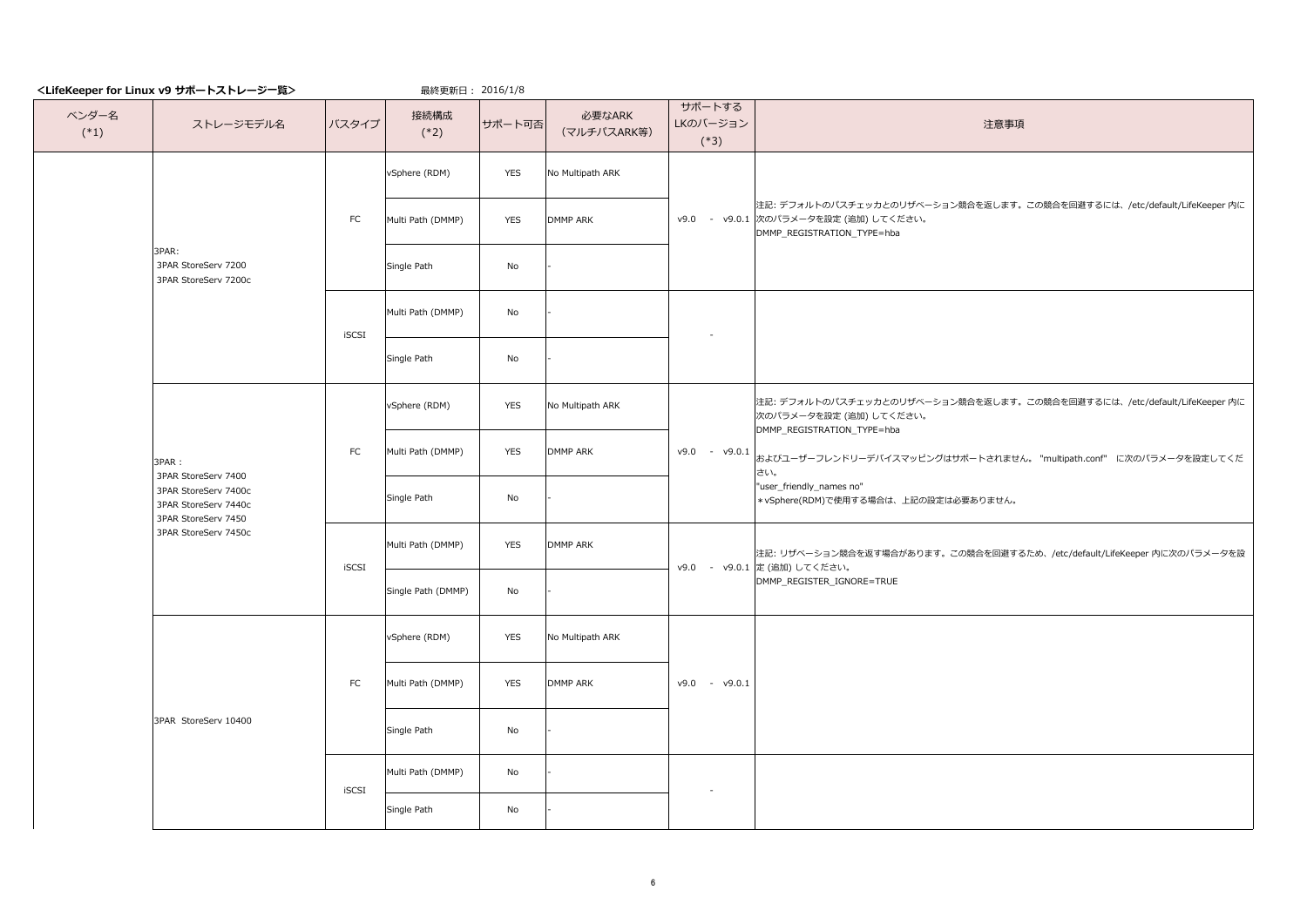最終更新日: 2016/1/8

#### 注意事項

| ベンダー名<br>$(*1)$ | ストレージモデル名                  | バスタイプ      | 接続構成<br>$(*2)$    | サポート可否                       | 必要なARK<br>(マルチパスARK等) | サポートする<br>LKのバージョン<br>$(*3)$               |
|-----------------|----------------------------|------------|-------------------|------------------------------|-----------------------|--------------------------------------------|
|                 |                            |            | vSphere (RDM)     | <b>YES</b>                   | No Multipath ARK      | 注<br>次<br>D                                |
|                 |                            | FC         | Multi Path (DMMP) | <b>YES</b>                   | <b>DMMP ARK</b>       | v9.0<br>$- v9.0.1$<br>お                    |
|                 | 3PAR StoreServ 10800       |            | Single Path       | No                           |                       | đ<br>"<br>$\ast$                           |
|                 |                            | iSCSI      | Multi Path (DMMP) | $\operatorname{\mathsf{No}}$ |                       |                                            |
|                 |                            |            | Single Path       | No                           |                       |                                            |
|                 | MSA:<br>MSA1040<br>MSA2040 | ${\sf FC}$ | vSphere (RDM)     | <b>YES</b>                   | No Multipath ARK      |                                            |
|                 |                            |            | Multi Path (DMMP) | <b>YES</b>                   | <b>DMMP ARK</b>       | v9.0<br>v9.0.1<br>$\overline{\phantom{a}}$ |
| HP              |                            |            | Single Path       | $\operatorname{\mathsf{No}}$ |                       |                                            |
|                 |                            | iSCSI      | Multi Path (DMMP) | <b>YES</b>                   | <b>DMMP ARK</b>       | v9.0<br>v9.0.1<br>$\pm$                    |
|                 |                            |            | Single Path       | $\operatorname{\mathsf{No}}$ |                       |                                            |
|                 |                            |            | vSphere (RDM)     | <b>YES</b>                   | No Multipath ARK      |                                            |
|                 |                            | SAS        | Multi Path (DMMP) | <b>YES</b>                   | <b>DMMP ARK</b>       | v9.0<br>v9.0.1<br>$\blacksquare$           |
|                 |                            |            | Single Path       | $\operatorname{\mathsf{No}}$ |                       |                                            |
|                 |                            |            | vSphere (RDM)     | $\operatorname{\mathsf{No}}$ |                       |                                            |
|                 |                            | ${\sf FC}$ | Multi Path (DMMP) | $\operatorname{\mathsf{No}}$ |                       | $\overline{\phantom{a}}$                   |
|                 | StoreVirtual 4330          |            | Single Path       | $\operatorname{\mathsf{No}}$ |                       |                                            |
|                 |                            | iSCSI      | Multi Path (DMMP) | <b>YES</b>                   | <b>DMMP ARK</b>       | v9.0<br>v9.0.1<br>$\overline{\phantom{a}}$ |
|                 |                            |            | Single Path       | $\operatorname{\mathsf{No}}$ |                       |                                            |

注記: デフォルトのパスチェッカとのリザベーション競合を返します。この競合を回避するには、/etc/default/LifeKeeper 内に 次のパラメータを設定 (追加) してください。

DMMP\_REGISTRATION\_TYPE=hba

およびユーザーフレンドリーデバイスマッピングはサポートされません。 "multipath.conf" に次のパラメータを設定してくだ さい。

"user\_friendly\_names no"

\*vSphere(RDM)で使用する場合は、上記の設定は必要ありません。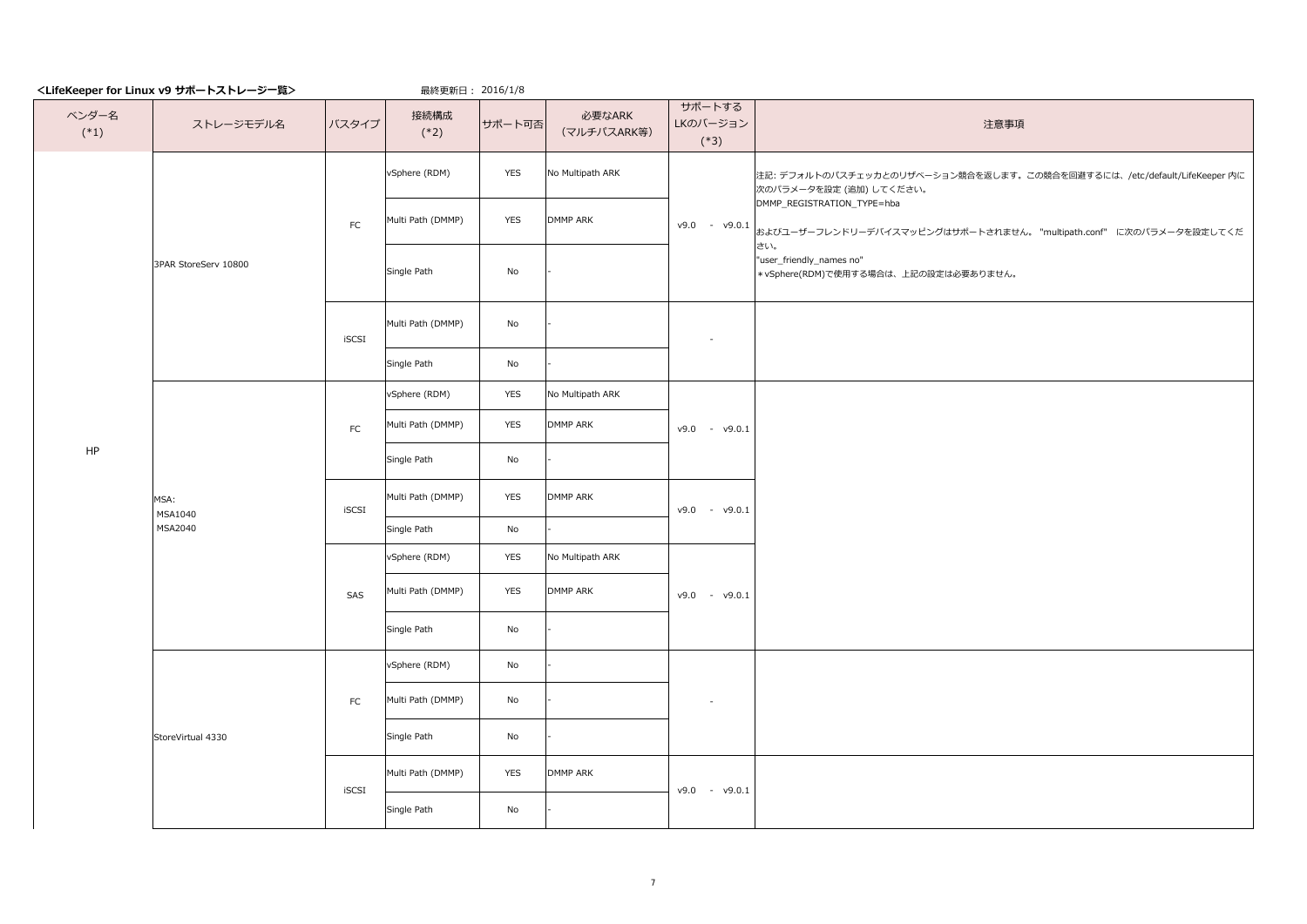最終更新日: 2016/1/8

注意事項

| ベンダー名<br>$(*1)$ | ストレージモデル名                                                         | バスタイプ     | 接続構成<br>$(*2)$    | サポート可否     | 必要なARK<br>(マルチパスARK等) | サポートする<br>LKのバージョン<br>$(*3)$ |    |
|-----------------|-------------------------------------------------------------------|-----------|-------------------|------------|-----------------------|------------------------------|----|
|                 |                                                                   |           | vSphere (RDM)     | No         |                       |                              |    |
|                 |                                                                   | <b>FC</b> | Multi Path (DMMP) | No         |                       |                              |    |
|                 | StoreVirtual 4730                                                 |           | Single Path       | No         |                       |                              |    |
|                 |                                                                   | iSCSI     | Multi Path (DMMP) | <b>YES</b> | <b>DMMP ARK</b>       | v9.0<br>$- v9.0.1$           |    |
|                 |                                                                   |           | Single Path       | No         |                       |                              |    |
|                 | StoreVirtual (LeftHand) Series                                    | iSCSI     | Multi Path (DMMP) | <b>YES</b> | <b>DMMP ARK</b>       | $-$ v9.0.1 $\ge$<br>v9.0     | HF |
|                 | LeftHand OS version 11.0 / 11.5                                   |           | Single Path       | No         |                       |                              | VS |
|                 |                                                                   |           | vSphere (RDM)     | <b>YES</b> | No Multipath ARK      |                              |    |
|                 | <b>HP P9500</b>                                                   | <b>FC</b> | Multi Path (DMMP) | <b>YES</b> | <b>DMMP ARK</b>       | v9.0<br>v9.0.1<br>$\sim$     |    |
|                 |                                                                   |           | Single Path       | <b>YES</b> | No Multipath ARK      |                              |    |
|                 | 3PAR:                                                             |           | vSphere (RDM)     | <b>YES</b> | No Multipath ARK      |                              |    |
|                 | 3PAR StoreServ 8200<br>3PAR StoreServ 8400<br>3PAR StoreServ 8440 | FC        | Multi Path (DMMP) | <b>YES</b> | <b>DMMP ARK</b>       | v9.0<br>$- v9.0.1$           |    |
|                 | 3PAR StoreServ 8450                                               |           | Single Path       | No         |                       |                              |    |

HP 社 StoreVirtual(LeftHand) ストレージにおいて、OS(SAN/iQ) バージョン 11.00および11.5をサポートします。本バージョ ンが使われている全ての StoreVirtual シリーズがサポート対象であり、仮想ストレージ・アプライアンスである StoreVirtual VSA も含まれます。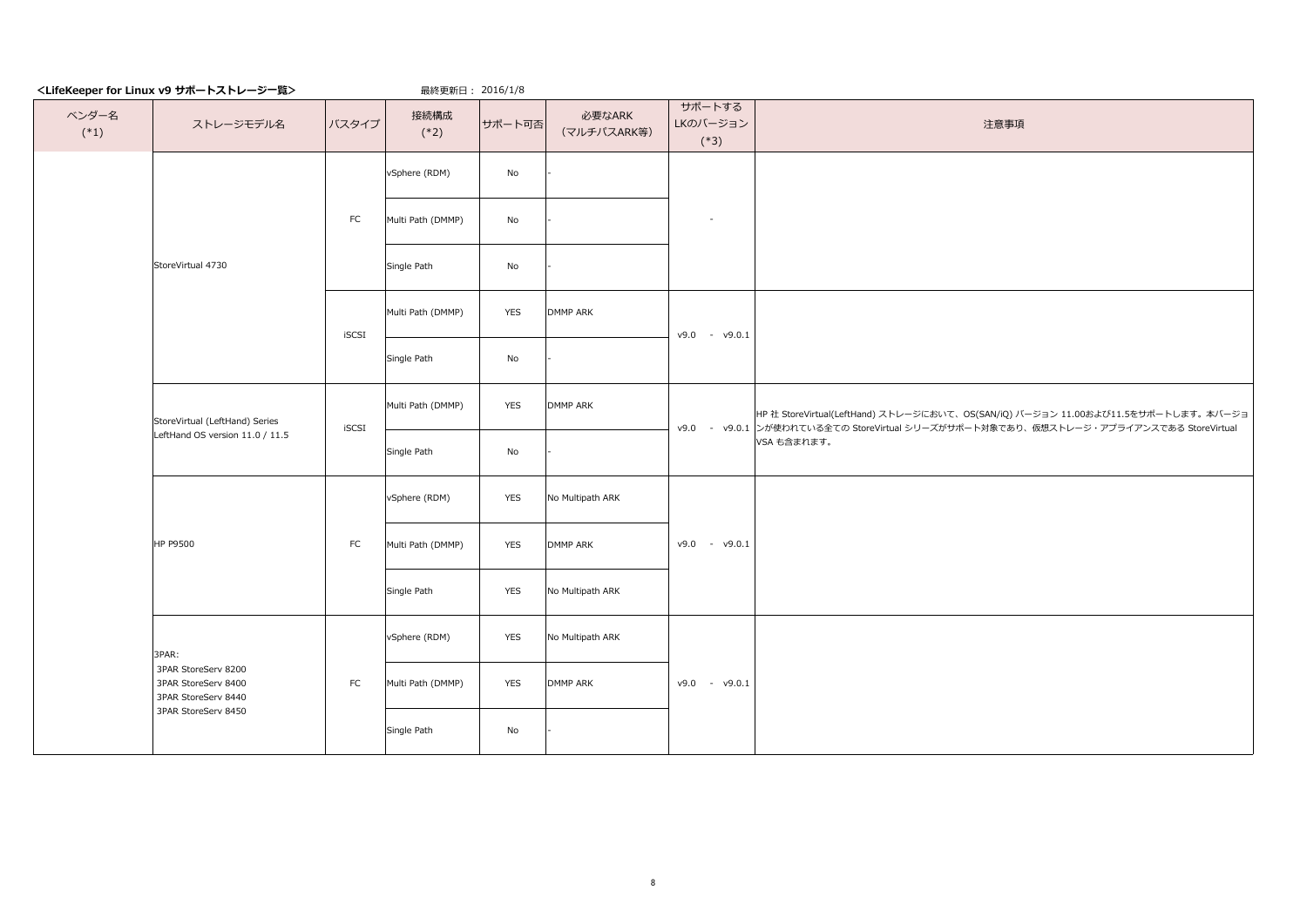最終更新日: 2016/1/8

注意事項

|                 |                                                          |            |                    | $\sim$ $\sim$ $\sim$ |                                       |                                  |                      |
|-----------------|----------------------------------------------------------|------------|--------------------|----------------------|---------------------------------------|----------------------------------|----------------------|
| ベンダー名<br>$(*1)$ | ストレージモデル名                                                | バスタイプ      | 接続構成<br>$(*2)$     | サポート可否               | 必要なARK<br>(マルチパスARK等)                 | サポートする<br>LKのバージョン<br>$(*3)$     |                      |
|                 |                                                          |            | vSphere (RDM)      | No                   |                                       |                                  |                      |
|                 |                                                          | ${\sf FC}$ | Multi Path (DMMP)  | <b>YES</b>           | <b>DMMP ARK</b>                       | v9.0<br>v9.0.1<br>$\sim$         |                      |
|                 | IBM SAN Volume Controller *<br>* IBM TotalStorage Proven |            | Single Path (DMMP) | <b>YES</b>           | No Multipath ARK                      |                                  |                      |
|                 |                                                          | iSCSI      | Multi Path (DMMP)  | No                   |                                       |                                  |                      |
|                 |                                                          |            | Single Path (DMMP) | No                   |                                       |                                  |                      |
|                 |                                                          |            | vSphere (RDM)      | <b>YES</b>           | No Multipath ARK                      |                                  |                      |
|                 |                                                          | ${\sf FC}$ | Multi Path (DMMP)  | <b>YES</b>           | <b>DMMP ARK</b>                       | v9.0.1<br>v9.0<br>$\sim$         |                      |
|                 |                                                          |            | Single Path (DMMP) | No                   |                                       |                                  |                      |
|                 | IBM Storwize V7000                                       | iSCSI      | Multi Path (DMMP)  | <b>YES</b>           | DMMP ARK<br>Quorum/Witness Server Kit |                                  | パ<br>de<br>デ.        |
|                 |                                                          |            | Single Path (DMMP) | No                   |                                       | $- v9.0.1$<br>v9.0               | 制<br>Que<br>バ<br>htl |
|                 |                                                          |            | vSphere (RDM)      | <b>YES</b>           | No Multipath ARK                      |                                  |                      |
| IBM             |                                                          | ${\sf FC}$ | Multi Path (DMMP)  | <b>YES</b>           | <b>DMMP ARK</b>                       | v9.0<br>v9.0.1<br>$\blacksquare$ |                      |
|                 |                                                          |            | Single Path (DMMP) | No                   |                                       |                                  |                      |
|                 | IBM Storwize V3700                                       | iSCSI      | Multi Path (DMMP)  | No                   |                                       |                                  |                      |
|                 |                                                          |            | Single Path (DMMP) | No                   |                                       |                                  |                      |
|                 |                                                          |            | vSphere (RDM)      | No                   |                                       |                                  |                      |
|                 |                                                          | SAS        | Multi Path (DMMP)  | No                   |                                       |                                  |                      |
|                 |                                                          |            | Single Path (DMMP) | No                   |                                       |                                  |                      |
|                 |                                                          |            |                    |                      |                                       |                                  |                      |

パートナーテストによりiSCSI (iscsi-initiator-utils-6.2.0.872-34.el6.x86\_64) と DMMP (device-mapper-1.02.66-6.el6、 evice-mapper-multipath-0.4.9-46.el6) を使用する IBM Storwize V7000 (Firmware Version 6.3.0.1)を 認定しています。 テストは、LifeKeeper for Linux v7.5 と RHEL 6.2 を使用して行われました。

制限事項:IBM Storwize V7000をiSCSI接続で利用する場合は、LifeKeeper側のReservationを無効とした上で、 uorum/Witness Server KitおよびSTONITHを適用する必要があります。具体的な構成方法についてはご利用中のLifeKeeperの | バージョン用のオンラインマニュアルにてご確認ください。 http://jpdocs.us.sios.com/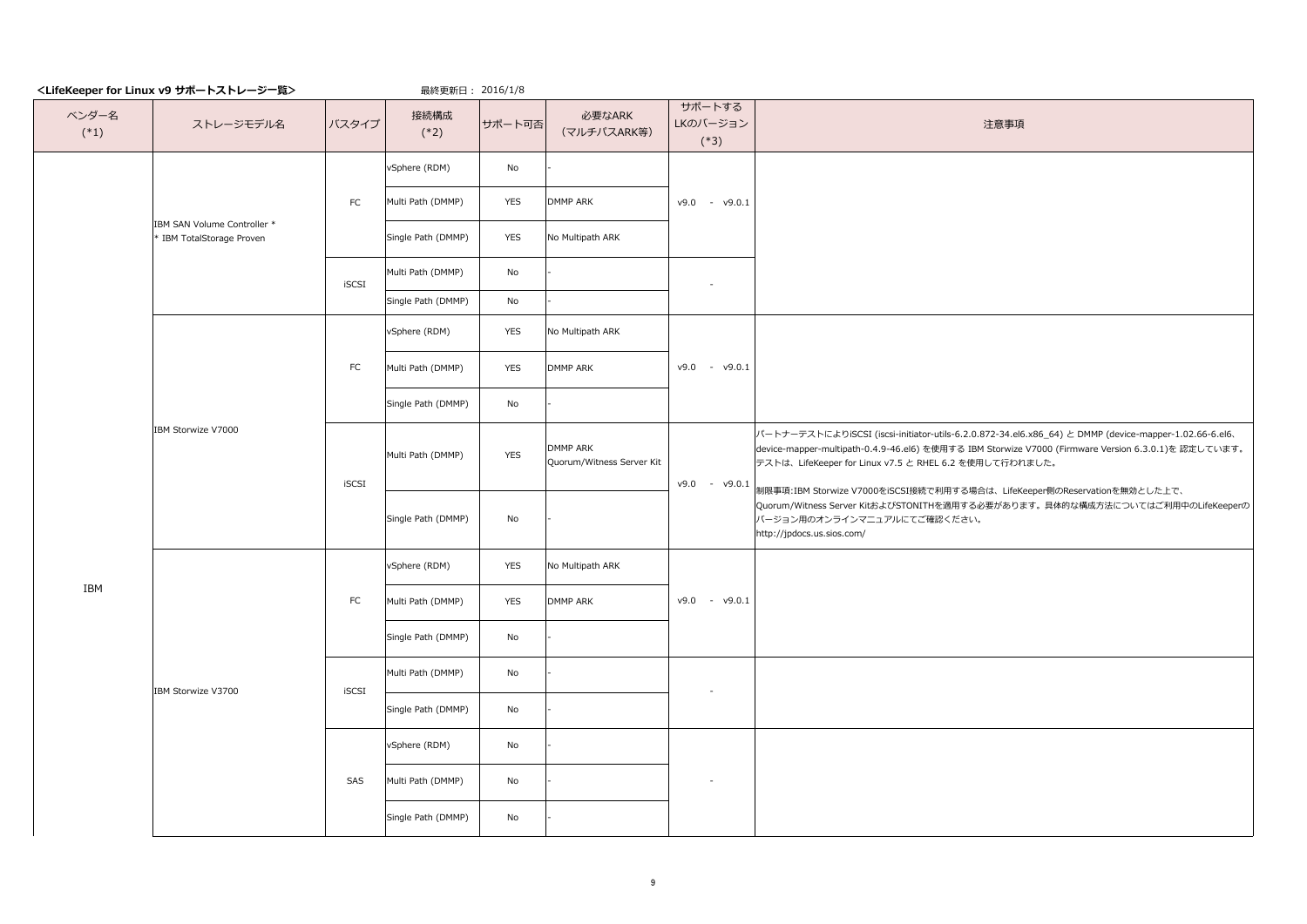最終更新日: 2016/1/8

## 注意事項

| ベンダー名<br>$(*1)$ | ストレージモデル名                                     | バスタイプ      | 接続構成<br>$(*2)$       | サポート可否     | 必要なARK<br>(マルチパスARK等) | サポートする<br>LKのバージョン<br>$(*3)$ |                |
|-----------------|-----------------------------------------------|------------|----------------------|------------|-----------------------|------------------------------|----------------|
|                 |                                               |            | vSphere (RDM)        | <b>YES</b> | No Multipath ARK      |                              |                |
|                 |                                               | ${\sf FC}$ | Multi Path (DMMP)    | <b>YES</b> | <b>DMMP ARK</b>       | v9.0<br>$- v9.0.1$           | $ $ Life<br>業担 |
|                 | IBM XIV Storage System                        |            | Single Path (DMMP)   | <b>YES</b> | <b>DMMP ARK</b>       |                              |                |
|                 |                                               | iSCSI      | Multi Path (DMMP)    | No         |                       |                              |                |
|                 |                                               |            | Single Path (DMMP)   | No         |                       |                              |                |
|                 |                                               |            | vSphere (RDM)        | <b>YES</b> | No Multipath ARK      |                              |                |
|                 |                                               | ${\sf FC}$ | Multi Path (NECSPS)  | <b>YES</b> | NECSPS ARK            | v9.0<br>$- v9.0.1$           |                |
|                 | NEC iStorage:<br>M10e<br>M11e<br>M100         |            | Single Path (NECSPS) | <b>YES</b> | NECSPS ARK            |                              |                |
|                 |                                               | iSCSI      | Multi Path (NECSPS)  | <b>YES</b> | NECSPS ARK            | $-$ v9.0.1 SPS<br>v9.0       |                |
|                 | M110<br>M300<br>M310                          |            | Single Path (NECSPS) | No         | NECSPS ARK            |                              |                |
|                 |                                               |            | vSphere (RDM)        | No         |                       |                              |                |
| <b>NEC</b>      |                                               | SAS        | Multi Path (NECSPS)  | Yes        | NECSPS ARK            | v9.0<br>v9.0.1<br>$\sim$     |                |
|                 |                                               |            | Single Path (NECSPS) | Yes        | NECSPS ARK            |                              |                |
|                 |                                               |            | vSphere (RDM)        | <b>YES</b> | No Multipath ARK      |                              |                |
|                 | NEC iStorage:<br>M500<br>M510<br>M700<br>M710 | <b>FC</b>  | Multi Path (NECSPS)  | <b>YES</b> | NECSPS ARK            | $-$ v9.0.1 SPS<br>v9.0       |                |
|                 |                                               |            | Single Path (NECSPS) | <b>YES</b> | NECSPS ARK            |                              |                |
|                 |                                               | iSCSI      | Multi Path (NECSPS)  | <b>YES</b> | NECSPS ARK            | $-$ v9.0.1 SPS<br>v9.0       |                |
|                 |                                               |            | Single Path (NECSPS) | No         |                       |                              |                |

LifeKeeper を使用する IBM XIV Storage System で 32 個以上の LUN を作成する必要がある場合、詳細については IBM の営 業担当者にお問い合わせください。

SPS NEC iStorage StoragePathSavior (NECSPS) Recovery Kit は,RHEL7系未対応ARKです。

SPS NEC iStorage StoragePathSavior (NECSPS) Recovery Kit は,RHEL7系未対応ARKです。

SPS NEC iStorage StoragePathSavior (NECSPS) Recovery Kit は,RHEL7未対応ARKです。